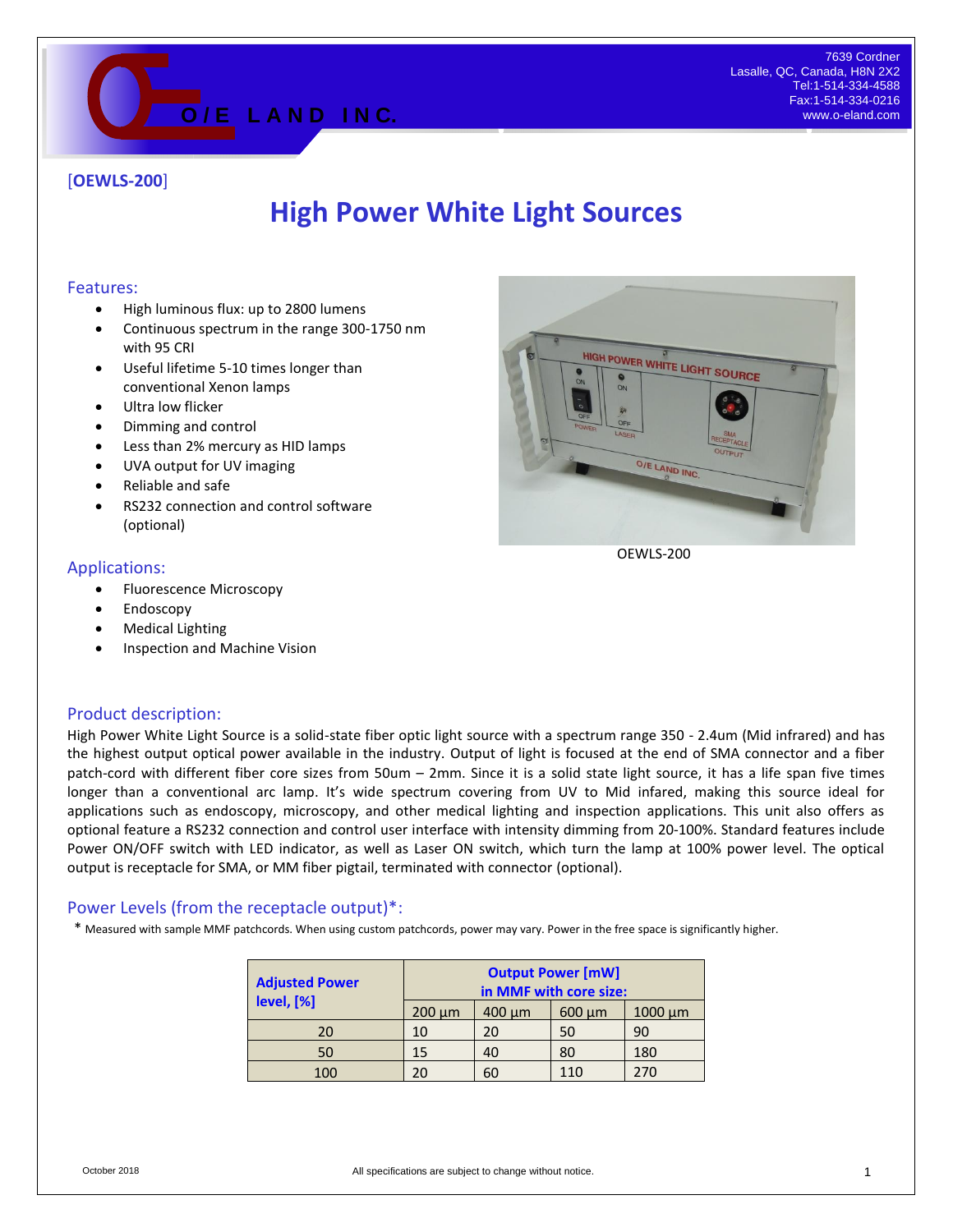## Optical Specifications:

| <b>Parameter</b>                   | <b>Unit</b> | <b>OEWLS-200</b> |  |
|------------------------------------|-------------|------------------|--|
| <b>Total Initial Luminous Flux</b> | Im          | 2800             |  |
| Correlated Color Temperature (CCT) | K           | 6500             |  |
| <b>Color Rendering Index (CRI)</b> |             | 95               |  |
| <b>UVA Output (315-400 nm)</b>     | W           | 0.6              |  |
| IR Output (700-1000 nm)            | W           | $\overline{2}$   |  |
| Maximum power                      | W           | 238              |  |
| <b>Dimming Range</b>               | %           | 20-100           |  |
| Turn-on time                       | S           | 10               |  |
| Rated average life                 | hrs         | 10 000           |  |

## General Specifications:

| Operating method          | Manual, with switch at 100% of power level     |  |  |
|---------------------------|------------------------------------------------|--|--|
|                           | Software; adjustment of 20-100% of power level |  |  |
| Connectivity              | Receptacle for SMA;                            |  |  |
|                           | MM fiber pigtail (optional)                    |  |  |
| Operating temperature     | 5°C to 45°C (41°F to 113°F)                    |  |  |
| Storage temperature       | -20°C to 100°C (-4°F to 212°F)                 |  |  |
| <b>Operating humidity</b> | 10% to 90% relative, non-condensing            |  |  |
| Storage humidity          | 5% to 95% relative, non-condensing             |  |  |
| Operating altitude        | 4000 m (12000 ft)                              |  |  |
| Storage altitude          | 12000 m (36000 ft)                             |  |  |
| Dimension (mm)            | 310 x 350 x 175                                |  |  |
| Power supply              | AC 120V/60Hz; AC 220V/50Hz (optional)          |  |  |



# Ordering number: